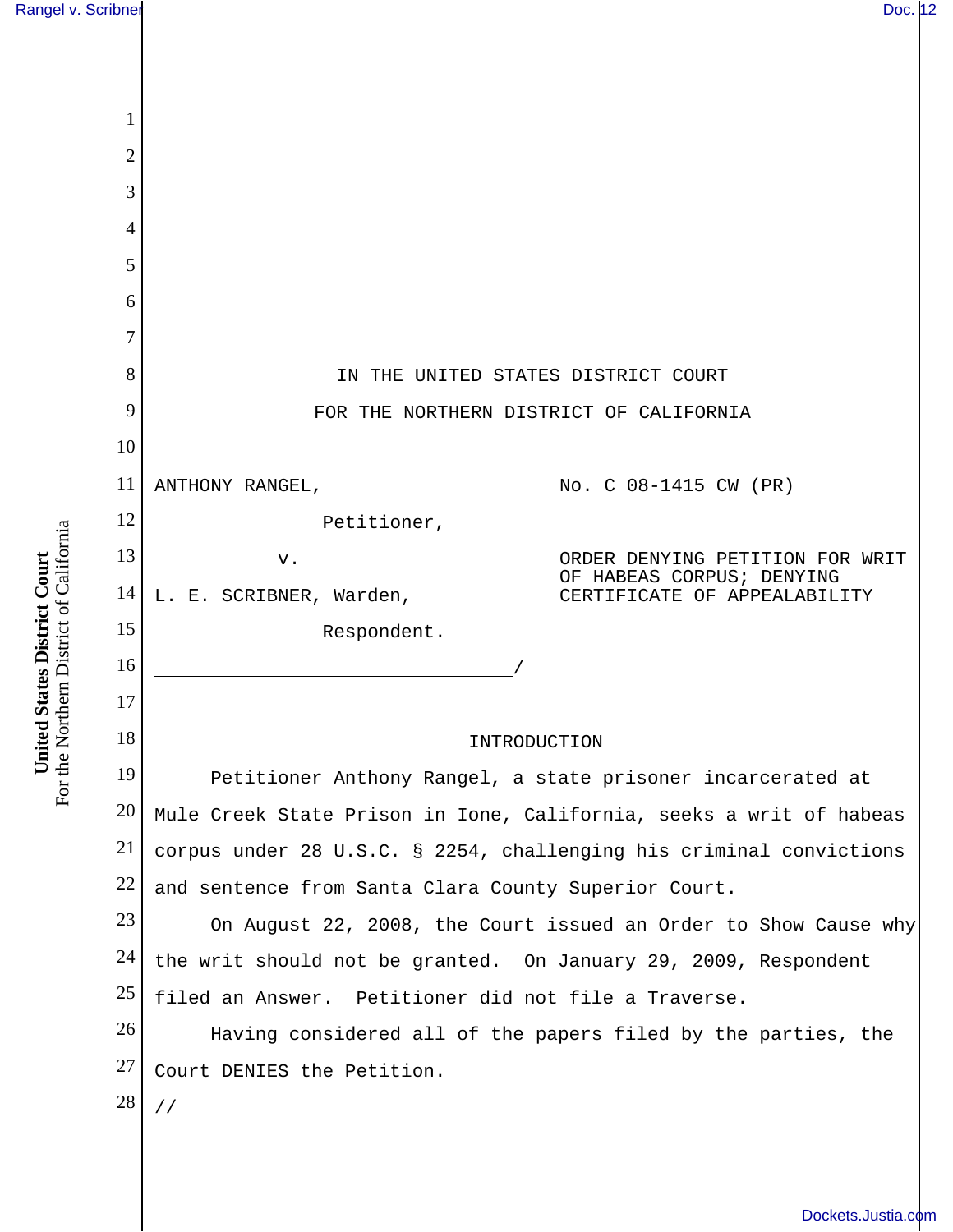## BACKGROUND

1

| $\overline{2}$ | On March 30, 2005, a jury convicted Petitioner of one count of                            |
|----------------|-------------------------------------------------------------------------------------------|
| 3              | continuous sexual abuse of a child under the age of fourteen (Cal.                        |
| $\overline{4}$ | Pen. Code, $\S$ 288.5, subd.(a)) and one count of sexual penetration                      |
| 5              | while the victim is unconscious of the nature of the act. $Id.$ ,                         |
| 6              | § 289, subd.(d). Petitioner admitted he had served a prior prison                         |
| 7              | term, $\underline{\text{id.}}$ , § 667.5, subd.(b), and that he had been convicted of one |
| 8              | prior serious felony, id., § 667, subd.(a), and two violent or                            |
| 9              | serious felonies that qualified as "strikes" under California's                           |
| 10             | Three Strikes law. $\underline{Id.}$ , §§ 667, subds.(b)-(i) & 1170.12. See Doc.          |
| 11             | No. 9, Ex. 10 at 1.                                                                       |
| 12             | On April 19, 2005, the trial court denied Petitioner's request                            |
| 13             | to strike one of the prior convictions and sentenced him to sixty-                        |
| 14             | one years to life in prison with an additional consecutive seven-                         |
| 15             | year sentence. See Doc. No. 9, Ex. 10 at 1-2. Petitioner's                                |
| 16             | petition for review to the California Supreme Court was denied on                         |
| 17             | May 23, 2007. Doc. No. 9, Exs. 13 & 14. Petitioner sought federal                         |
| 18             | habeas relief in this Court on March 12, 2008.                                            |
| 19             | LEGAL STANDARD                                                                            |
| 20             | The Antiterrorism and Effective Death Penalty Act of 1996                                 |
| 21             | (AEDPA), codified under 28 U.S.C. § 2254, provides "the exclusive                         |
| 22             | vehicle for a habeas petition by a state prisoner in custody                              |
| 23             | pursuant to a state court judgment, even when the petitioner is not                       |
| 24             | challenging his underlying state court conviction."<br>White v.                           |
| 25             | Lambert, 370 F.3d 1002, 1009-10 (9th Cir. 2004). Under AEDPA, this                        |
| 26             | court may entertain a petition for habeas relief on behalf of a                           |
| 27             |                                                                                           |
| 28             | 2                                                                                         |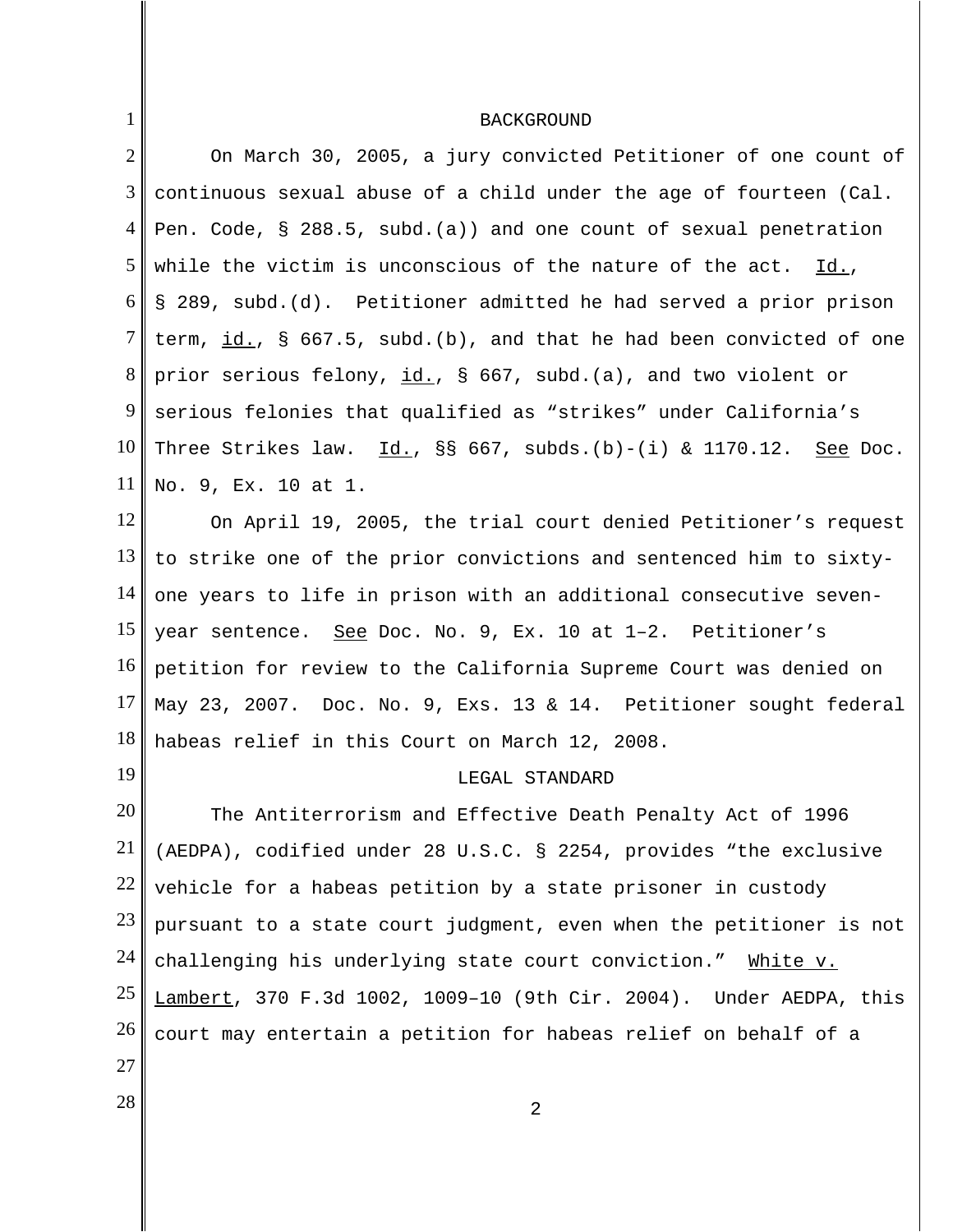1 2 3 California state inmate "only on the ground that he is in custody in violation of the Constitution or laws or treaties of the United States." 28 U.S.C. § 2254(a).

4 5 6 7 8 9 10 11 12 13 14 15 16 The writ may not be granted unless the state court's adjudication of any claim on the merits: "(1) resulted in a decision that was contrary to, or involved an unreasonable application of, clearly established Federal law, as determined by the Supreme Court of the United States; or (2) resulted in a decision that was based on an unreasonable determination of the facts in light of the evidence presented in the State court proceeding." 28 U.S.C. § 2254(d). Under this deferential standard, federal habeas relief will not be granted "simply because [this] court concludes in its independent judgment that the relevant state-court decision applied clearly established federal law erroneously or incorrectly. Rather, that application must also be unreasonable." Williams v. Taylor, 529 U.S. 362, 411 (2000).

17 18 19 20 21 22 23 While circuit law may provide persuasive authority in determining whether the state court made an unreasonable application of Supreme Court precedent, the only definitive source of clearly established federal law under 28 U.S.C. § 2254(d) rests in the holdings (as opposed to the dicta) of the Supreme Court as of the time of the state court decision. Williams, 529 U.S. at 412; Clark v. Murphy, 331 F.3d 1062, 1069 (9th Cir. 2003).

24 25 26 27 The decision to which 28 U.S.C. § 2254 applies is the "last reasoned decision" of the state court. See Ylst v. Nunnemaker, 501 U.S. 797, 803–04 (1991); Norris v. Morgan, 622 F.3d 1276, 1285 (9th

 $\begin{array}{|c|c|c|c|c|}\n \hline\n 28 & 3 \\
 \hline\n \end{array}$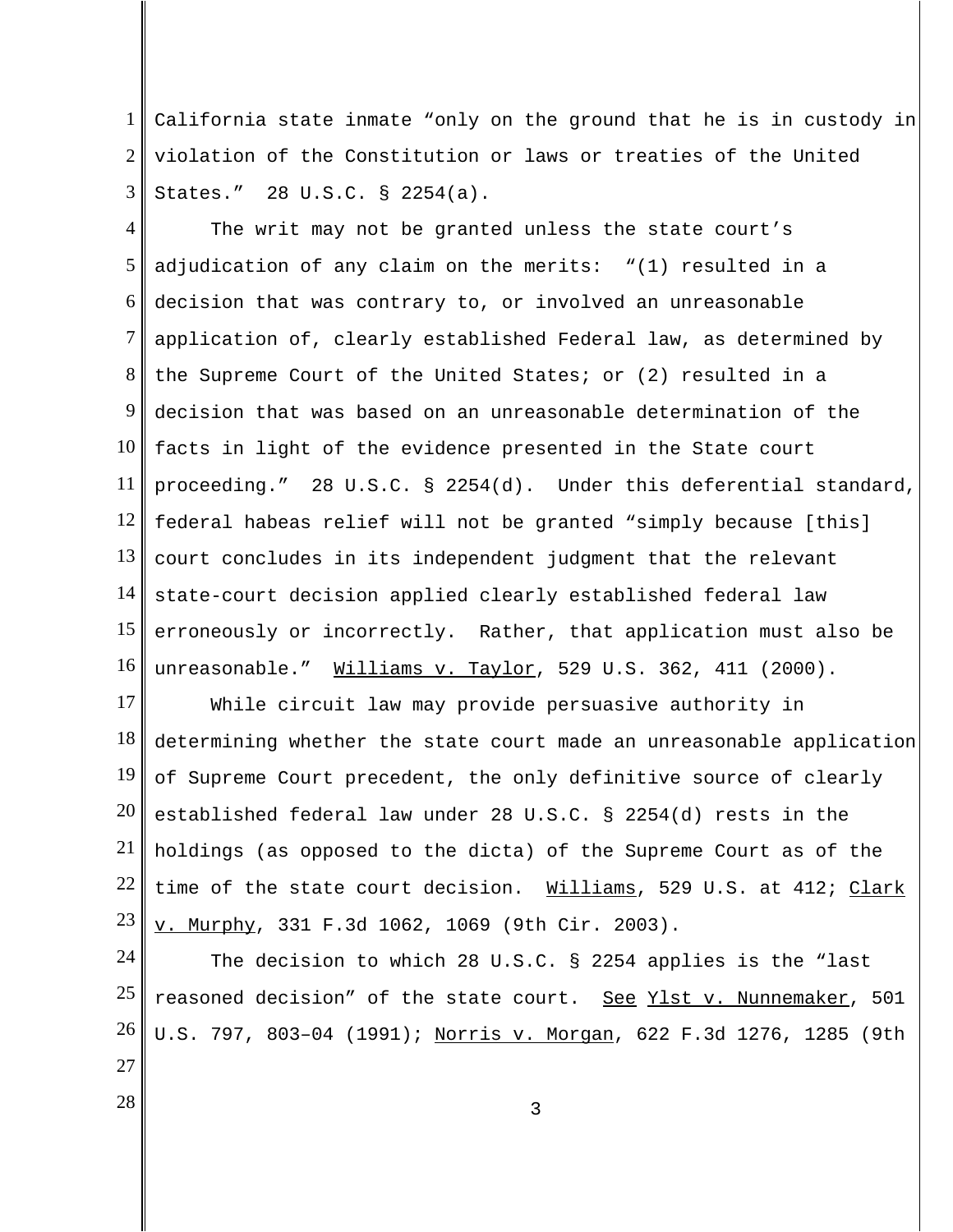1 2 3 4 5 6 7 Cir. 2010); Barker v. Fleming, 423 F.3d 1085, 1091–92 (9th Cir. 2005). The last reasoned decision constitutes an "adjudication on the merits" for purposes of 28 U.S.C. § 2254(d) if the court resolved the rights of the petitioner based on the substance of the claim, rather than on the basis of a procedural or other rule that precluded the state court from reviewing the merits. Barker, 423 F.3d at 1092.

## DISCUSSION

9 10 11 12 13 Petitioner raises three claims. Two allege that the trial court abused its discretion in interpreting and applying California sentencing laws; the third alleges that trial counsel was ineffective in advising Petitioner to admit two prior strike convictions.

14 I. Petitioner's Claims of Sentencing Error

15 16 17 18 19 20 21 22 Petitioner claims that the trial court "abused its discretion" in interpreting and applying California sentencing laws and in failing to dismiss an alleged "strike" pursuant to People v. Superior Court (Romero), 13 Cal. 4th 497, 508 (1996). In Romero, the California Supreme Court interpreted the language of California Penal Code § 1385(a) and held that a trial court may, on its own motion, strike prior felony conviction allegations in a case brought under the Three Strikes Law.

23 24 25 26 Under AEDPA, this Court may entertain a petition for habeas relief on behalf of a California state inmate "only on the ground that he is in custody in violation of the Constitution or laws or treaties of the United States." 28 U.S.C. § 2254(a). Here,

27

8

 $\begin{array}{|c|c|c|c|c|}\n \hline\n & 4 \\
 \hline\n \end{array}$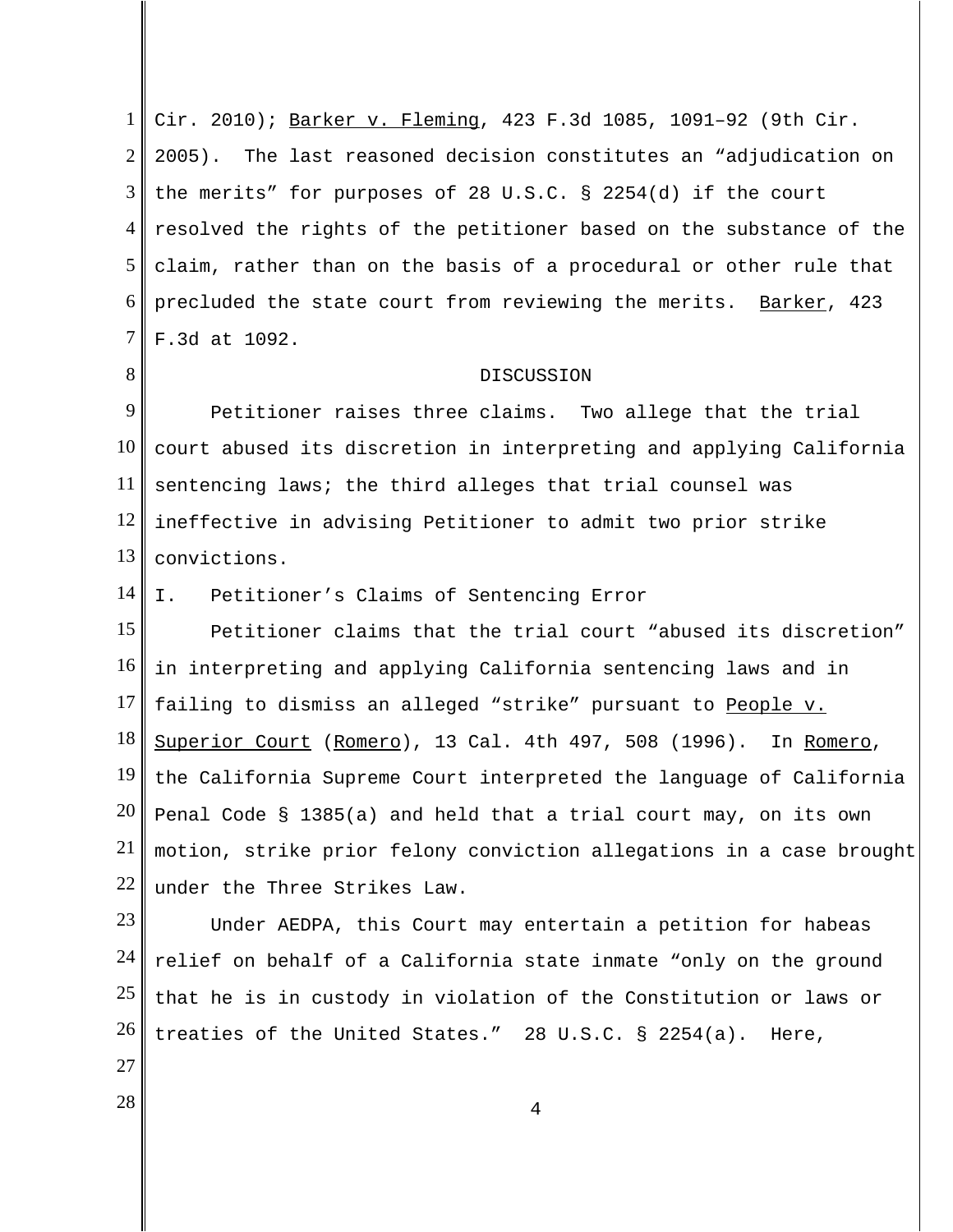1 2 3 4 5 6 7 8 9 10 11 12 Petitioner does not refer to any federal law or constitutional provision in his Petition with respect to either sentencing claim. Rather, he alleges error under state law only. Federal habeas relief is unavailable for violations of state law or for alleged error in the interpretation or application of state law. See Estelle v. McGuire, 502 U.S. 62, 67-68 (1991). Further, it is wellestablished that federal courts must defer to a state court's interpretation of state sentencing laws. See Bueno v. Hallahan, 988 F.2d 86, 88 (9th Cir. 1993). "Absent a showing of fundamental unfairness, a state court's misapplication of its own sentencing laws does not justify federal habeas relief." Christian v. Rhode, 41 F.3d 461, 469 (9th Cir. 1994).

13 14 15 16 17 Because Petitioner's claims that the trial court abused its discretion with respect to Petitioner's sentence arise under state law, they are not cognizable on federal habeas review. See Estelle, 502 U.S. at 67–68. Therefore, Petitioner is not entitled to federal habeas relief on these claims.

18 II. Petitioner's Ineffective Assistance of Counsel Claim

19 20 21 22 23 Petitioner claims trial counsel was ineffective for advising him to admit two prior strike convictions alleged under the Three Strikes Law because "there was a credible defense that neither of these prior offenses was a serious or violent felony and there was no conviction for a serious or violent felony." Doc. No. 1 at 8.

24 25 26 After a careful review of the record, and as set forth below, the Court finds that the state appellate court's conclusion that trial counsel did not render ineffective assistance in advising

- 27
- $\begin{array}{|c|c|c|c|c|c|}\n\hline\n& & & & 5 \\
\hline\n& 5 & & & 5\n\end{array}$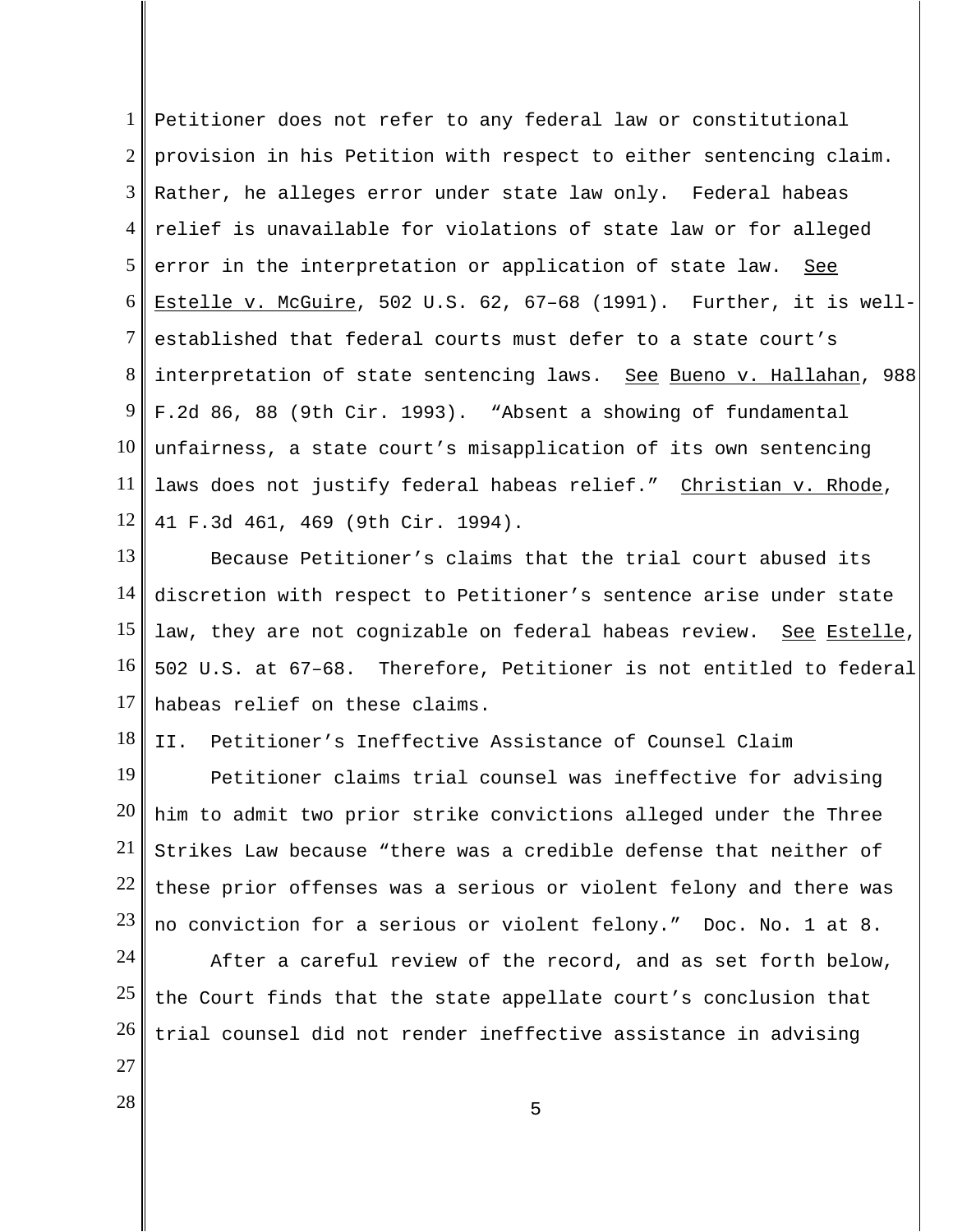1 2 3 4 5 6 Petitioner to admit the prior convictions was not contrary to, nor did it involve an unreasonable application of, clearly established federal law, and it was not based on an unreasonable determination of the facts. See 28 U.S.C. § 2254(d);  $Williams$ , 529 U.S. at 411; Strickland v. Washington, 466 U.S. 668 (1984). Petitioner is not entitled to federal habeas relief on this claim.

7

8

A. Legal Standard Governing Ineffective Assistance of Counsel Claims

9 10 11 12 13 14 15 16 17 18 19 20 21 The Sixth Amendment guarantees the right to effective assistance of counsel. Strickland, 466 U.S. at 686. To prevail on a claim of ineffective assistance of counsel, Petitioner must show that counsel's performance was deficient and that the deficient performance prejudiced Petitioner's defense. Id. at 688. To prove deficient performance, Petitioner must demonstrate that counsel's representation fell below an objective standard of reasonableness under prevailing professional norms. Id. To prove counsel's performance was prejudicial, Petitioner must demonstrate a "reasonable probability that, but for counsel's unprofessional errors, the result of the proceeding would have been different. A reasonable probability is a probability sufficient to undermine confidence in the outcome." Id. at 694.

22 23 24 The two-part test set forth in **Strickland** applies to ineffective assistance of counsel challenges involving guilty pleas.<sup>1</sup> Hill v. Lockhart, 474 U.S. 52, 58 (1985). When a quilty

- 26 27 1 Here, Petitioner did not enter a guilty plea to the prior convictions; rather, he admitted their truth. Admitting the truth of prior convictions is the functional equivalent of pleading guilty to a criminal offense.
- 28

25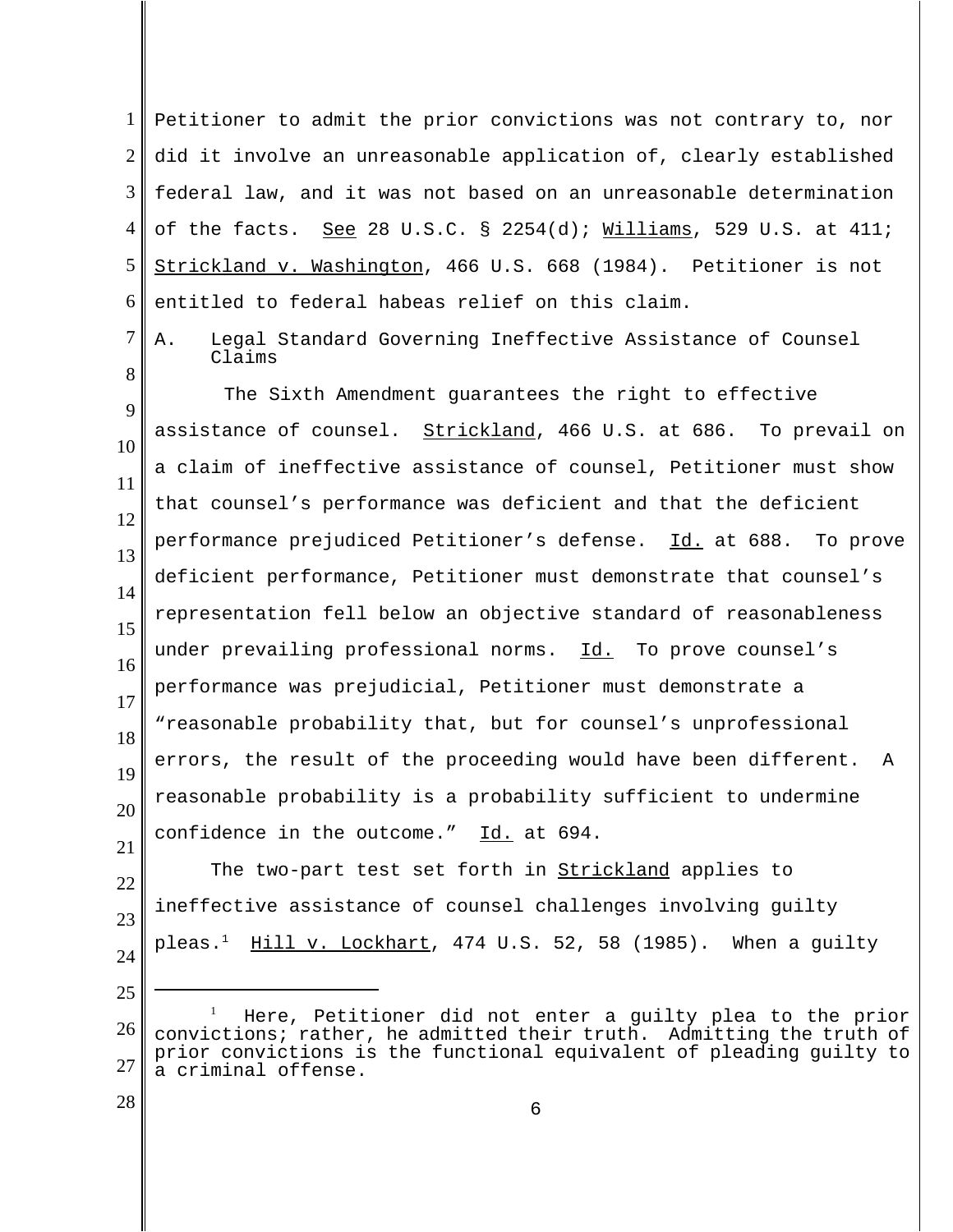1 2 3 4 5 6 7 8 9 10 11 12 13 14 15 16 17 18 19 20 21 22 23 24 25 26 27  $\begin{array}{c|c|c|c} 28 & & & & & 7 \end{array}$ plea is involved, the prejudice prong of Strickland "focuses on whether counsel's constitutionally ineffective performance affected the outcome of the plea process. In other words, in order to satisfy the 'prejudice' requirement, the defendant must show that there is a reasonable probability that, but for counsel's errors, he would not have pleaded guilty and would have insisted on going to trial." Id. B. Analysis of Petitioner's Claim In rejecting Petitioner's ineffective assistance of counsel claim raised on direct appeal, the state appellate court observed that a reasonably competent attorney would be informed of the types of prior convictions that qualify as strikes and advise his or her client of the applicable law in any discussion of a plea or admission. . . . [Petitioner] points to no place in the record, however, which indicates that trial counsel was not reasonably informed of the facts before advising him to admit the priors. . . . A recommendation to admit the priors does not necessarily mean that counsel was unaware that the convictions were not serious felonies absent evidence in the record of conviction of use of a firearm; counsel may have advised [Petitioner] to admit the priors because she believed the evidence of [Petitioner's] firearm use was compelling or that challenge would be futile. Because the priors were not litigated below, we cannot ascertain the strength of the People's evidence, nor can we conclude that counsel's decision was unreasonable. Doc. No. 9, Ex. 10 at 6 (citations and footnote omitted). Specifically addressing Petitioner's claim that trial counsel's advice to admit the priors deprived Petitioner of a "potentially meritorious defense," the court stated: "The mere existence of an unasserted but 'potentially meritorious defense' does not establish ineffective assistance; defendant must show that counsel's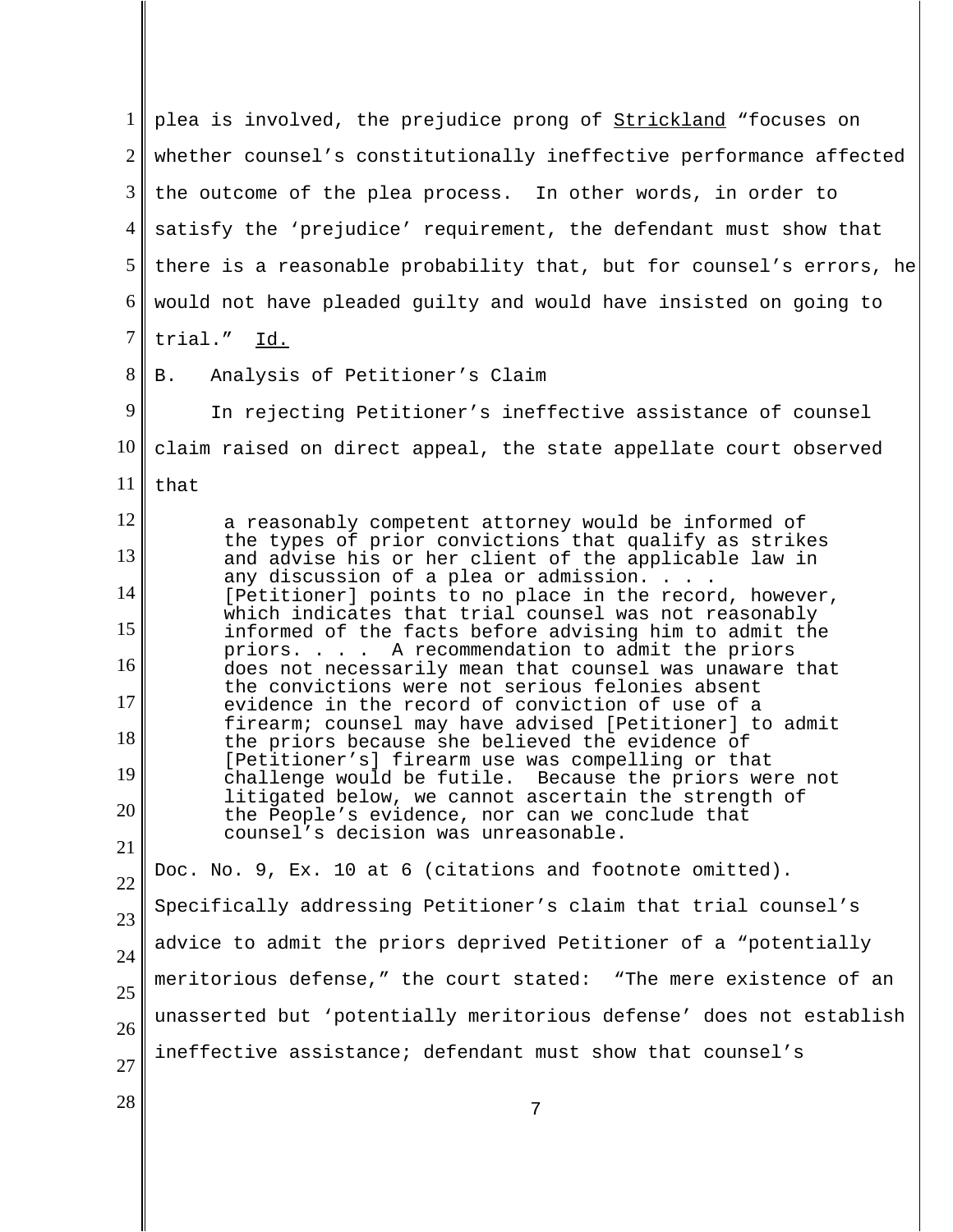| $1\vert$       | representation fell below that of a reasonably competent attorney."                                                                                                |
|----------------|--------------------------------------------------------------------------------------------------------------------------------------------------------------------|
| $\overline{2}$ | The court then concluded:<br>Id.                                                                                                                                   |
| 3              | Because the appellate record is silent as to                                                                                                                       |
| $\overline{4}$ | counsel's investigation of this issue, and as to counsel's<br>advice to [Petitioner], we "cannot conclude that                                                     |
| 5              | [Petitioner] has established that defense counsel<br>conducted an inadequate investigation." We also                                                               |
| 6              | cannot conclude that counsel misadvised [Petitioner]<br>regarding the ability to defend the priors or that                                                         |
| 7              | counsel's strategic decision to advise [Petitioner] to<br>admit the priors was without rational support. We                                                        |
| 8              | therefore reject [Petitioner's] contention that he was<br>denied effective assistance of counsel in connection with<br>his admission of the serious felony priors. |
| 9              | Id. at 8 (citation omitted).                                                                                                                                       |
| 10             | The state appellate court also rejected Petitioner's                                                                                                               |
| 11             | ineffective assistance of counsel raised by way of collateral                                                                                                      |
| 12             | attack, stating:                                                                                                                                                   |
| 13             | [Petitioner's] additional factual allegations and                                                                                                                  |
| 14             | the supporting documents do not establish a prima facie<br>case that counsel provided ineffective assistance in                                                    |
| 15             | connection with his admission of the serious felony<br>In regard to counsel's investigation,<br>allegations.                                                       |
| 16             | appellate counsel states that he contacted trial<br>counsel and she "had no particular recollection of the                                                         |
| 17             | events surrounding those admissions." Trial counsel<br>told appellate counsel she was in the process of                                                            |
| 18             | obtaining the file, but has provided no further<br>information. Although trial counsel did not provide an                                                          |
| 19             | explanation for the failure to contest the priors, her<br>response is not an acknowledgement [sic] that she has                                                    |
| 20             | no explanation for her actions. She simply had not<br>reviewed the file.<br>Moreover, the facts that are before                                                    |
| 21             | us provide ample justification for her recommendation<br>to admit the priors.                                                                                      |
| 22             | The supporting declarations show that the priors                                                                                                                   |
| 23             | could be proven from the record of conviction.<br>Appellate counsel states: "My review of the file in                                                              |
| 24             | case number 177075 also showed that in a reporter's<br>transcript from January 30, 1995, petitioner pleaded no                                                     |
| 25             | contest to the first two charges in the information,<br>and at the same time he also admitted the personal use                                                     |
| 26             | of a firearm allegations." ([emphasis] added.)<br>[Petitioner] confirms that at the change of plea                                                                 |
| 27             |                                                                                                                                                                    |
| 28             | 8                                                                                                                                                                  |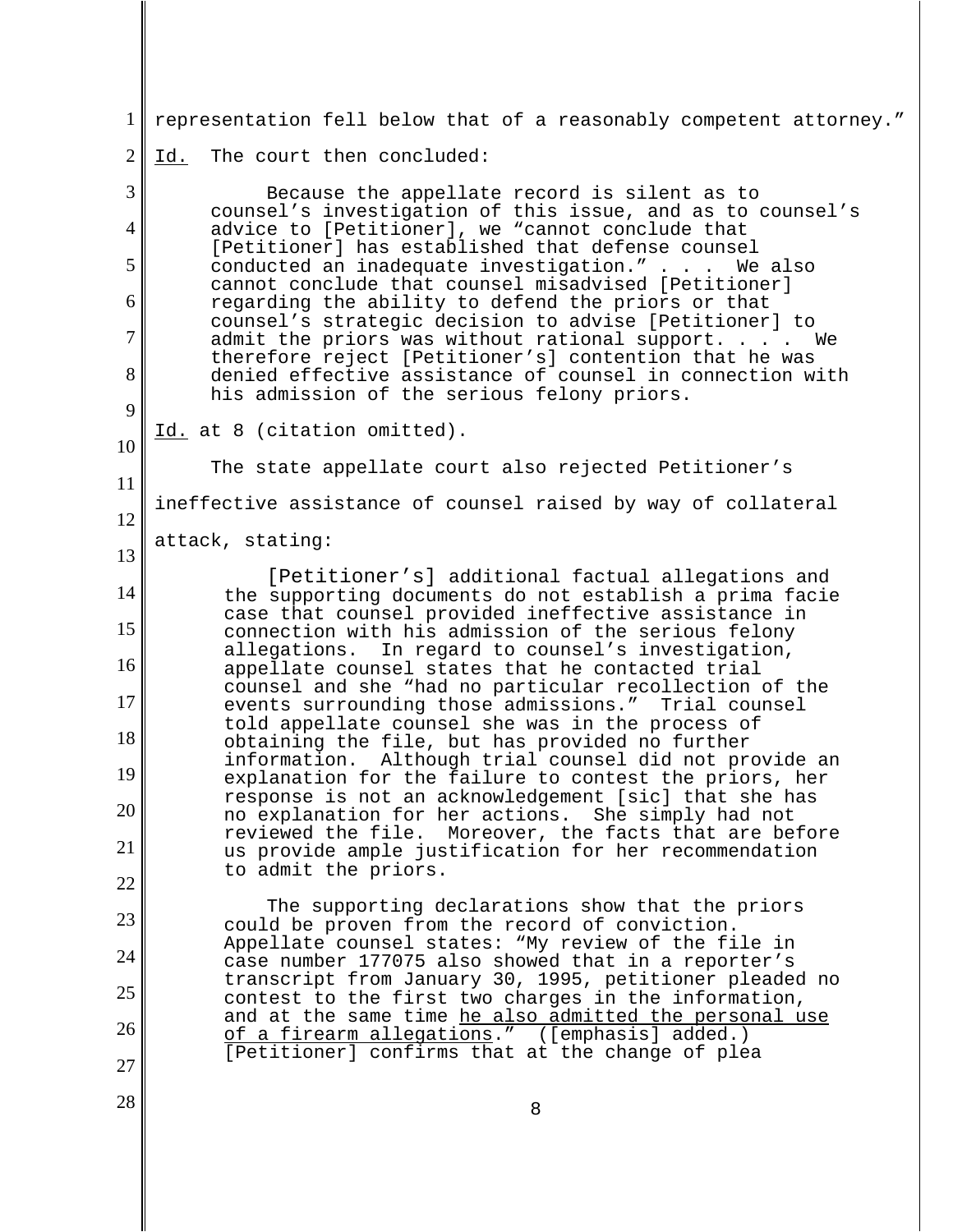1 2 3 4 5 6 7 8 9 10 11 12 13 14 15 16 17 18 19 20 21 22 23 24 25 26 27  $\begin{array}{c|c|c|c|c} \hline 28 & & \hline \end{array}$ hearing for the felony convictions, he admitted, as part of the plea agreement, "that in committing these offenses [he] personally used a firearm." A reporter's transcript from a change of plea hearing is part of the record of conviction and may be used to show a prior serious felony. . . . The fact that the firearm enhancement (§ 12022.5, subd. (b)) was thereafter dismissed on the motion of the People does not preclude the prosecution from relying on [Petitioner's] admission at the change of plea hearing. . . . In addition, [Petitioner] does not allege that he was told he had no defense to the priors or that he was<br>otherwise misadvised. He states, instead: "I admitted otherwise misadvised. He states, instead: those prior offenses because my trial attorney, Susannah Shamos, said it would be in my best interest to do so." That counsel advised him it was in his "best interest" to admit the priors does not mean that she was unaware of a possible defense. In light of [Petitioner's] admission at the change of plea hearing, it may have been in his "best interest" not to contest the priors. Challenging the priors would have taken additional time and resources with little<br>likelihood of a positive result. Indeed, it was likely to likelihood of a positive result. serve only to show [Petitioner's] lack of responsibility for his past actions, which would adversely impact a later Romero motion to strike the priors. [Petitioner] also fails to state that had he known of a possible defense at the time of the admission, he would not have admitted the priors. This leaves the record before us bereft of evidence of prejudice resulting from counsel's alleged errors. (See People v. Ledesma (1987) 43 Cal.3d 171, 217 ["In addition to showing that counsel's performance was deficient, a criminal defendant must also establish prejudice before he can obtain relief on an ineffective-assistance claim."].) [Petitioner's] assurance that he would testify that he did not use a firearm in the commission of the prior felonies, if given the opportunity, does not fill that void, nor does it establish that counsel's advice to admit the priors was based on inadequate investigation or was otherwise incompetent. We find [Petitioner] has failed to establish a prima facie case which, if true, would entitle him to relief. Doc. No. 9, Ex. 10 at 9–10 (citations and footnote omitted).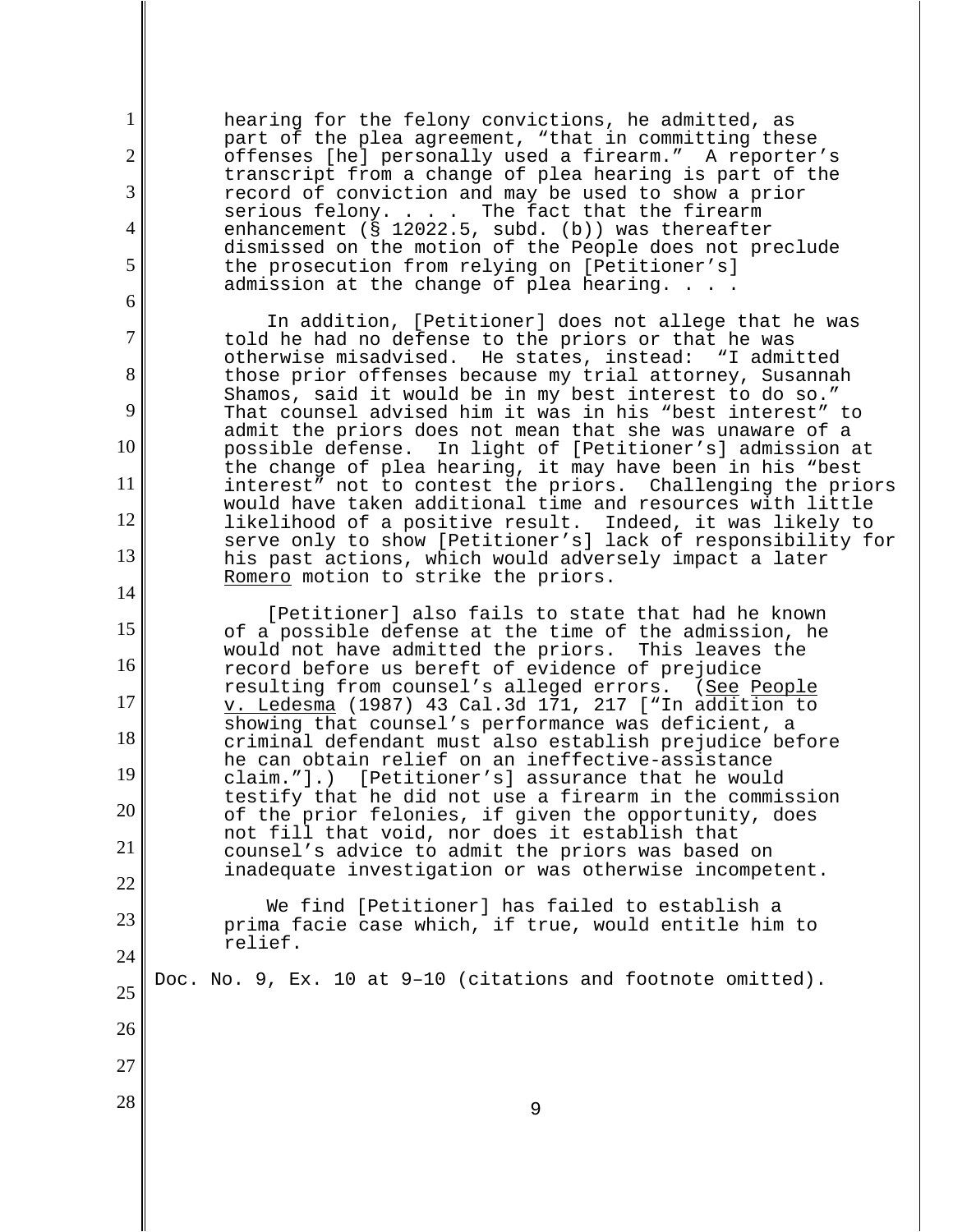C. Analysis of Petitioner's Ineffective Assistance of Counsel Claim Under AEDPA

3 4 5 6 7 8 9 10 11 12 13 14 15 Here, Petitioner claims trial counsel was ineffective for failing to investigate and ascertain that his two 1995 prior convictions did not qualify as "serious or violent felonies" as those terms are defined by law and for advising him to admit them prior to being sentenced for the present offenses. Specifically, Petitioner claims that although "at the time these prior offenses were adjudicated in 1995" he admitted that he "committed each offense while personally using a firearm," the abstract of judgment fails to show firearm use through either a conviction or sentence enhancement allegation and therefore the priors do not constitute "serious or violent felonies." Petitioner further claims that he had a "meritorious defense" because, if called to testify regarding personal use of a firearm, he would have denied it. Doc. No. 1 at 8, 9, 17, 18 & 34.

17 18 19 20 21 22 23 24 25 26 27 Petitioner's Sixth Amendment claim fails. At the time Petitioner was sentenced in 2005, California Penal Code section 1192.7 defined "serious felony" for purposes of sentencing under the Three Strikes law as one that included "any felony in which the defendant personally use[d] a firearm." Cal. Penal Code § 1192.7, subd. (c)(8) (effective September 17, 2002 to September 19, 2006). Contrary to Petitioner's assertion, the statute says nothing about the necessity of either a conviction of a crime of which firearm use is an element or a true finding on an attached firearm enhancement allegation. It necessarily follows, then, that Petitioner's repeated emphasis on the fact that the abstracts of judgment failed

16

1

2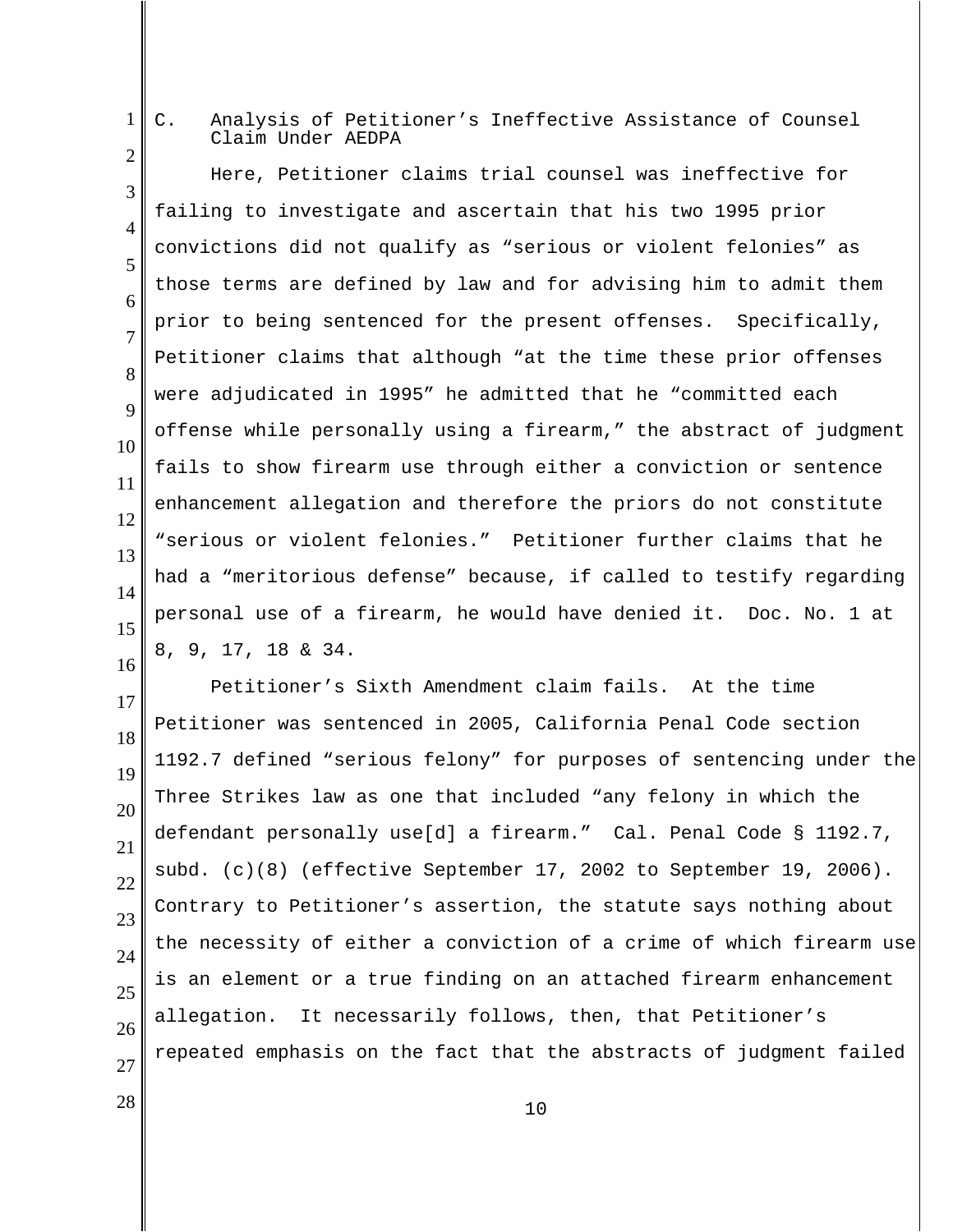1 2 to reflect firearm use, see Doc. No. 1 at 11, n.1,; id. at 15, 17 & 34, is irrelevant.

3 4 5 6 7 8 9 10 11 12 13 14 15 16 17 18 19 20 21 22 23 24 25 26 27 As the state appellate court noted, the prior convictions could be proven from the entire record of conviction, which includes a reporter's transcript from a change of plea hearing. Doc. No. 9, Ex. 10 at 9 (citing People v. Sohal*,* 53 Cal. App. 4th 911, 915-916 (1997) (in determining whether prior was a serious felony, it was proper for court to consider transcript of plea in which defendant admitted to factual basis for plea, including that he personally used a deadly weapon in the assault) and People v. Abarca, 233 Cal. App. 3d 1347, 1350-1352 (1991) (defendant's affirmation during change of plea hearing that he was pleading guilty to burglary of a residence reliably established that burglary conviction involved a residence).) Here, evidence Petitioner attaches to his Petition references the record of conviction as including Petitioner's January 30, 1995 change of plea hearing from Santa Clara County case number 1770775, wherein he admitted to personal use of a firearm during the commission of the offenses. See Doc. No. 1 at 36-37. Further, the state appellate court correctly noted that even though Petitioner's firearm enhancements ultimately were dismissed on the motion of the People does not preclude the prosecution from relying on his admissions to firearm use at the change of plea hearing. Doc. #9, Ex. 10 at 9-10 (citing People v. Blackburn 72 Cal. App. 4th 1520, 1527-28, 1530–31 (1999) (even if the "personal use" allegation is stricken in the underlying conviction, the trier of fact may use the record of conviction to find that a firearm was used).)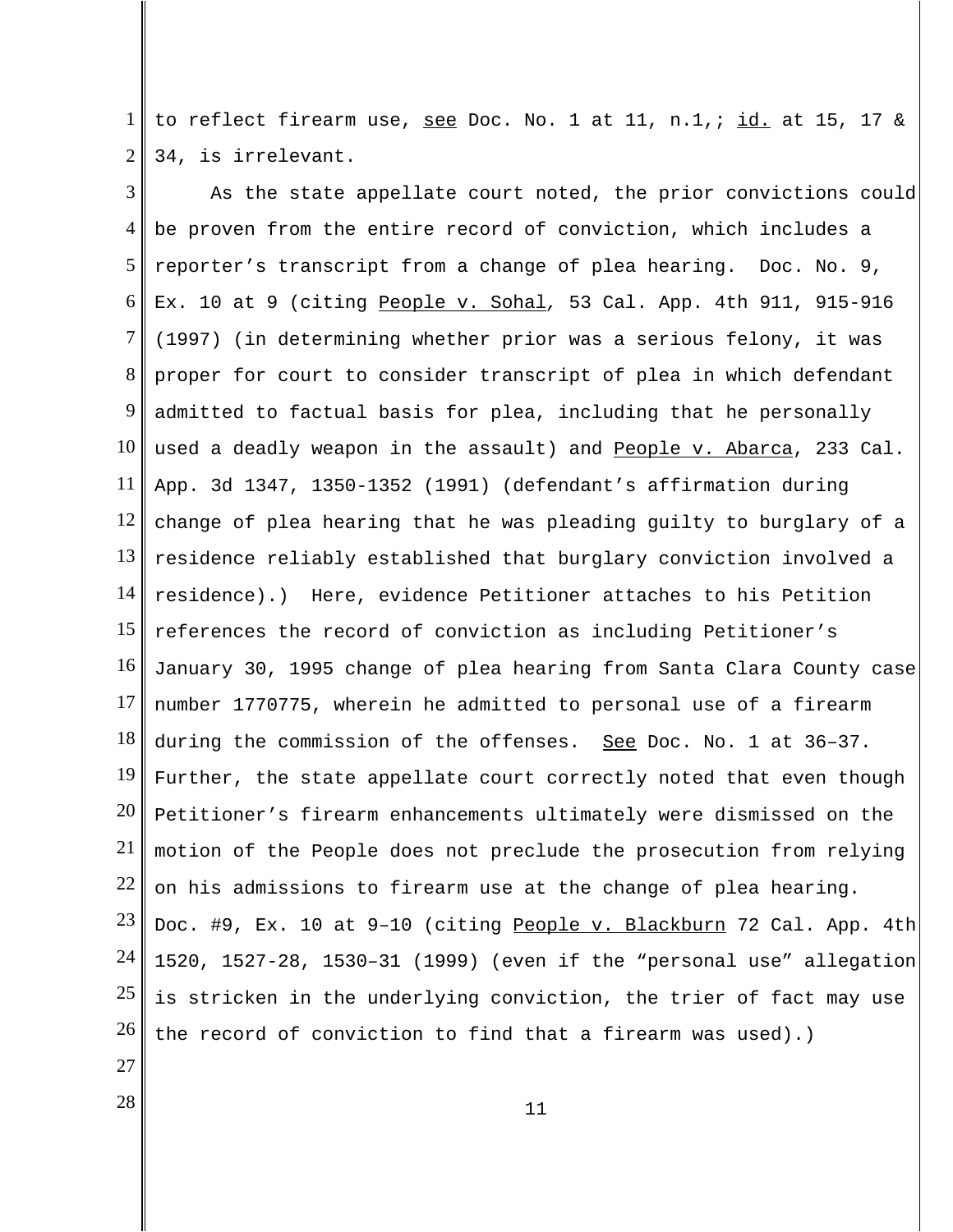1 2 3 4 5 6 7 8 9 10 11 12 13 14 15 16 17 18 19 20 21 22 23 24 25 26 27 And, the instant Petition includes Petitioner's repeated concessions that he used a firearm during the prior offenses and that doing so made the prior offenses qualify as strikes: Petitioner admitted the prior allegations. More specifically, he admitted that he committed each prior offense as that offense was described in the information -– that each involved the personal use of a firearm and that each was a serious or violent felony . . . . Further, at the time these prior offenses were originally adjudicated in 1995, Petitioner pleaded no contest to the two substantive charges and he admitted further that he committed each offense while personally using a firearm. Doc. No. 1 at 9; see also id. at 10 ("the definition of 'serious felony' . . . includes 'any felony in which the defendant personally uses a firearm' . . . and Petitioner admitted -- in 1995 when he entered the initial pleas and in 2005 when he admitted the prior offenses –- to having used a firearm with each offense"). Under these circumstances, where the record of conviction establishes Petitioner's firearm use, and where Petitioner concedes that he used a firearm when he committed the prior offenses and that therefore they qualified as "serious felon[ies]" under the law, this Court cannot say that the state appellate court's determination that trial counsel's advice to Petitioner to admit the prior convictions did not fall below an objective standard of reasonableness was either contrary to, or involved an unreasonable application of, clearly established federal law, or that it was based on an unreasonable determination of the facts. See 28 U.S.C. § 2254(d); Williams, 529 U.S. at 411; Strickland, 466 U.S. at 688. Nor can this Court say that the state appellate court's determination that Petitioner suffered no prejudice as a result of

 $\begin{array}{|c|c|c|c|}\n\hline\n28 & 12 \\
\hline\n\end{array}$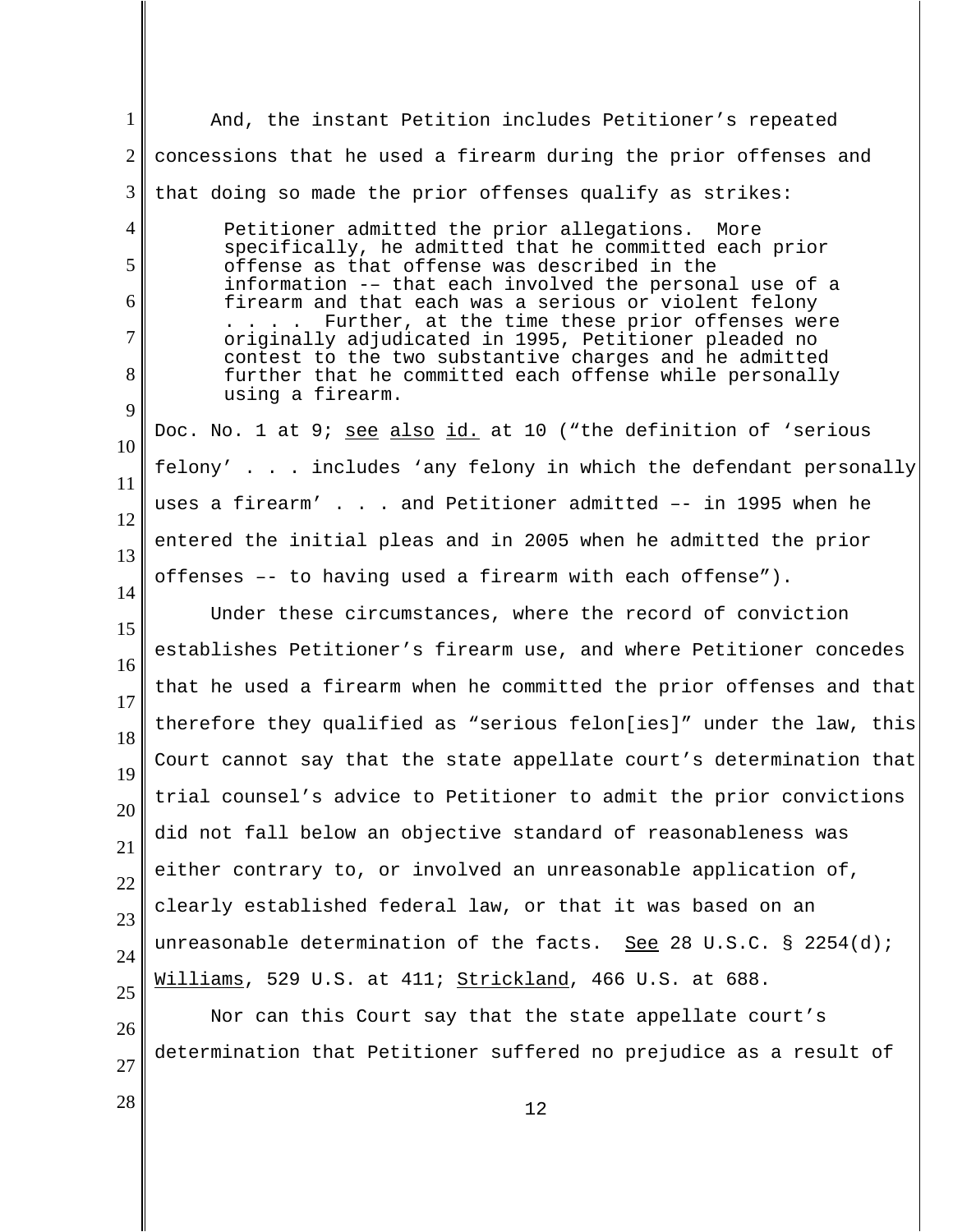1 2 3 4 5 6 trial counsel's alleged errors was unreasonable under AEDPA. See 28 U.S.C. § 2254(d); Williams, 529 U.S. at 411; Strickland, 466 U.S. at 694. Here, Petitioner does not claim that but for counsel's advice, he would not have admitted the prior convictions. Rather, he claims he had a "potentially meritorious defense" to the allegations that he personally used a firearm. See Doc. No. 1 at 8–20.

7 8 9 10 11 12 13 14 15 16 17 18 As the state appellate court noted regarding Petitioner's "potentially meritorious defense": "[Petitioner's] assurance that he would testify that he did not use a firearm in the commission of the prior felonies, if given the opportunity, does not [establish prejudice from trial counsel's alleged errors], nor does it establish that counsel's advice to admit the priors was based on inadequate investigation or was otherwise incompetent." Doc No. 9, Ex. 10 at 9–10. Indeed, given the record of conviction and Petitioner's repeated admissions throughout the instant Petition that he did, in fact, use a firearm during commission of the prior offenses, the fact that Petitioner now denies personal use of a firearm does not amount to a "potentially meritorious defense."

19 20 21 22 23 24 25 26 After a careful review of the record, the Court finds that the state appellate court's conclusion that trial counsel did not render ineffective assistance was not contrary to, nor did it involve an unreasonable application of, clearly established federal law, and it was not based on an unreasonable determination of the facts. See 28 U.S.C. § 2254(d); Williams, 529 U.S. at 411; Strickland, 466 U.S. at 686. Petitioner is not entitled to a federal habeas corpus relief on this claim.

- 27
-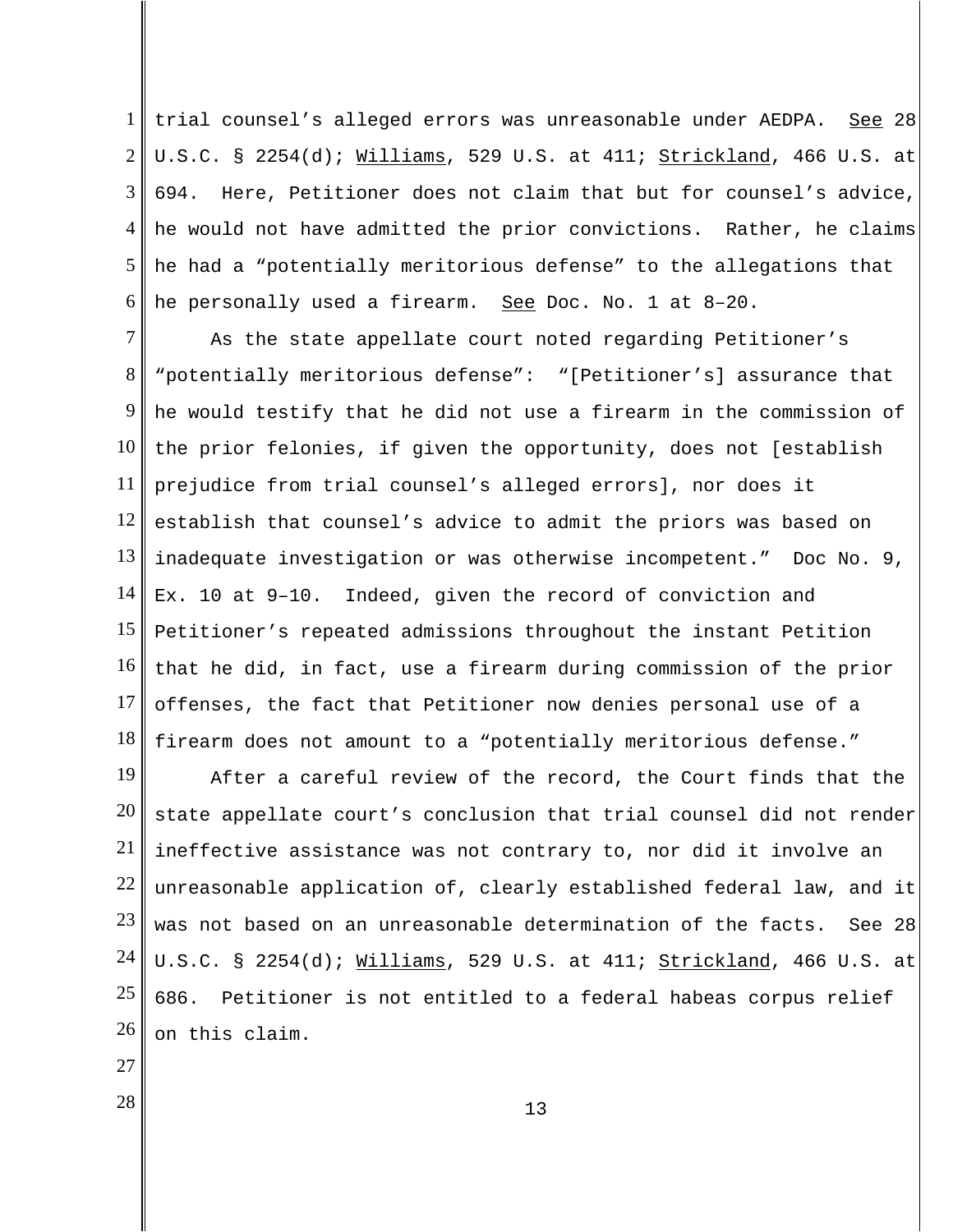| 1              | CONCLUSION                                                           |
|----------------|----------------------------------------------------------------------|
| $\overline{2}$ | For the foregoing reasons, the Petition for a Writ of Habeas         |
| 3              | Corpus is DENIED. Further, a Certificate of Appealability is         |
| 4              | DENIED. See Rule 11(a) of the Rules Governing Section 2254 Cases.    |
| 5              | Petitioner has not made "a substantial showing of the denial of a    |
| 6              | constitutional right." 28 U.S.C. § 2253(c)(2). Nor has Petitioner    |
| $\tau$         | demonstrated that "reasonable jurists would find the district        |
| 8              | court's assessment of the constitutional claims debatable or wrong." |
| 9              | Slack v. McDaniel, 529 U.S. 473, 484 (2000). Petitioner may not      |
| 10             | appeal this Court's denial of a Certificate of Appealability but may |
| 11             | seek a certificate from the Court of Appeals under Rule 22 of the    |
| 12             | Federal Rules of Appellate Procedure. See Rule 11(a) of the Rules    |
| 13             | Governing Section 2254 Cases.                                        |
| 14             | The Clerk of Court shall terminate all pending motions as            |
| 15             | moot, enter Judgment in accordance with this Order and close the     |
| 16             | file.                                                                |
| 17             | IT IS SO ORDERED.                                                    |
| 18             |                                                                      |
| 19             | Claudichillion<br>Dated: 3/28/2011<br>CLAUDIA WILKEN                 |
| 20             | United States District Judge                                         |
| 21             |                                                                      |
| 22             |                                                                      |
| 23             |                                                                      |
| 24             |                                                                      |
| 25             |                                                                      |
| 26             |                                                                      |
| 27             |                                                                      |
| 28             | 14                                                                   |